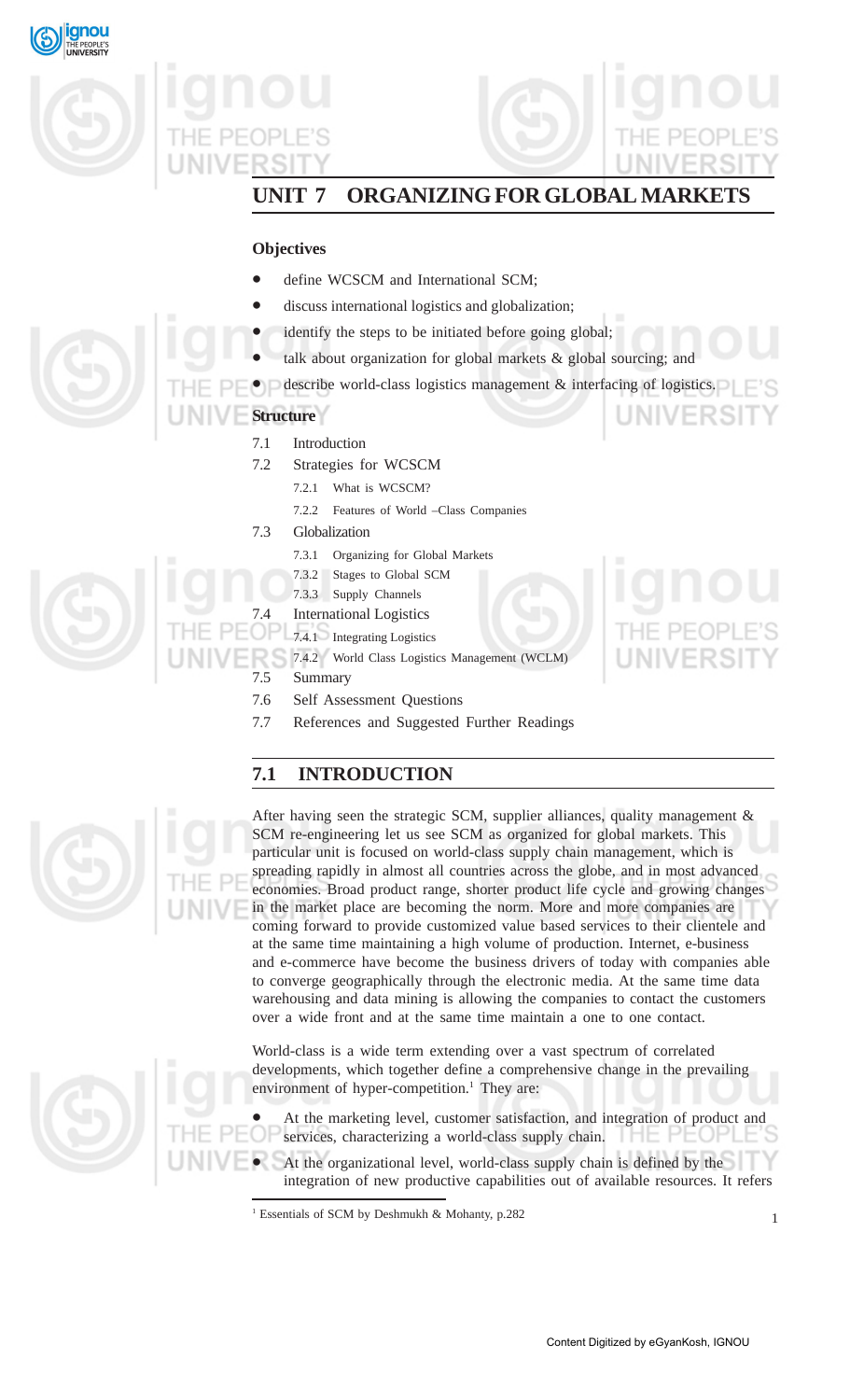



to the physical facilities and knowledge base irrespective of the location within one group or cooperating companies.

- At the individual (people) level, the development and emergence of a flexible, skilled and knowledgeable workforce as the ultimate differentiators.
- At the management level, world-class supply chain is governed by a philosophy of leadership, empowerment, motivation and productive performance (White, 1994).

The world-class manufacturing model is summed up by Schonberger's agenda that included:2

- Design & organization.
- Operations.
- Human resources development.
- Quality and problem solving.
- Accounting and control.
- Capacity.
- Marketing.

The Cranfield Competitive Manufacturing Model (New, 1987) has identified the performance characteristics of manufacturing systems through seven fundamental objectives for step change, they are:

- Reduction of inventory by 50% or even more.
- Reduction in manufacturing lead-time by 50% or more.
- Introduction of new products at 2 to 3 times the rates.
- 50% of the current design/development lead-time.
- Reduction in costs by 30% or more.
- Reduction in support labor by 50% or more.
- Improve quality to parts per million.

With this as a backdrop let us now see the strategies for World-Class Supply Chain Management (WCSCM).

# **7.2 STRATEGIES FOR WCSCM**

WCSCM is a result of the developments of the world-class manufacturing model and is to be capable of operating profitably in a competitive environment to the factors of uncertainty and unpredictability. The companies that are able to respond to the structural and functional changes in this changing market place can emerge profitable in the long run. WCSCM is a process that is value centric, and therefore all the processes like development, sourcing, movement, production and distribution of products and services are centered on value generating paradigm. It is an ongoing process from buying a product to buying a solution on a long-term basis.

WCSCM can be conceptualized under three basic dimensions:<sup>3</sup>

**Enrichment of Customers:** Represents varying degrees of collaboration and interaction in defining products, services and concepts.



**Organizing for Global**

<sup>2</sup> Schonberger, 1990 as also in Deshmukh & Mohanty in Essentials of SCM p 282

<sup>2</sup> 3 WCSCM Chapter 17, in Essentials of SCM by Deshmukh & Mohanty, 2004, p 283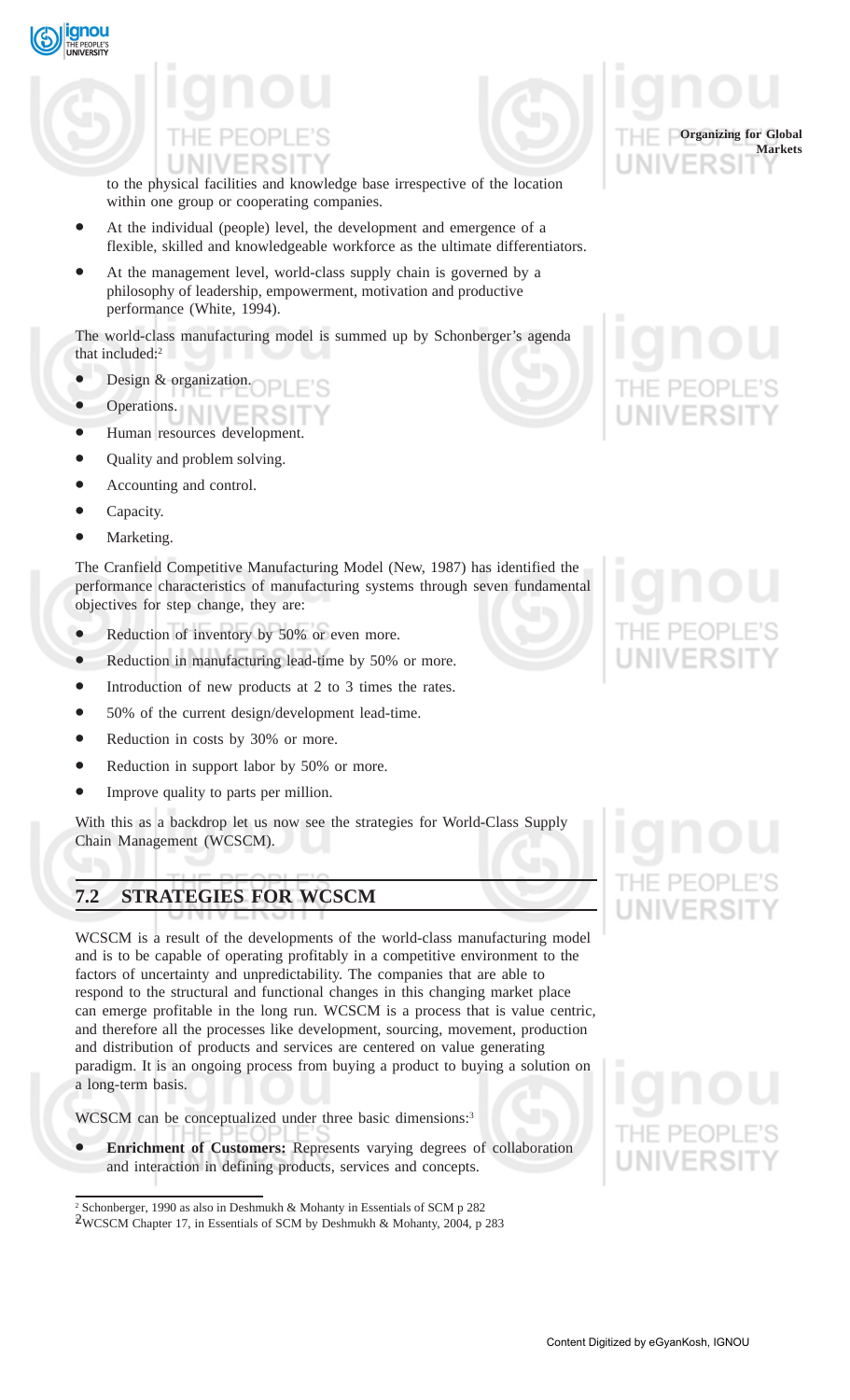

**Design and Management SCM**

- **Recognition of Company by the Customers:** Quality speaks, and reduction in fixed price to shared risks and recognition.
- **A Linkage between Suppliers, Company and Customers:** Represents linked networks of workstations, shared databases, tools and facilities.

In order to meet the challenges of globalization, economies that are liberal will require restructuring their operating policies and a complete reformulation of the systems to eliminate wastes and create a value base. Value for money is becoming a strategic necessity in this competitive world, i.e. high quality at reasonable prices at the appropriate time. But, for the manufacturer the realities like increase in costs of labor and energy continue to pressurize them. They have to realize this aspect and identify what and how to do it, by servicing the existing customers, dealings with suppliers, opening new channels for newer customers, reduction in costs and adding to value added services.

## **7.2.1 What is WCSCM?**

Before getting on with the various components of WCSCM, we must understand the working definition of this term. It has to be understood that every company aims to make profits, which further results growth. World-class denotes to be able to sustain oneself, in this competitive market and at the same time make profits in the long run. For profit, a company got to sell its product at a cost higher than its costs, and at the same time offer its product through the supply chain at the competitive market place with a value for money. In actuality, worldclass denotes being able to provide the better value than the competition without going broke.

## **7.2.2 Features of World –Class Companies**

The world-class companies as compared to non-world-class companies are featured by a set of different characteristics as under:

**Management Level:** The various tasks performed by them are:

- *Visionary***:** Has a set of managers who are continuously improving performance through leadership, coaching, vision, and motivation. They work towards eliminating of wastes and create competitiveness. The top management in such circumstances performs the role of a visionary force and the middle management involve in coaching and training the subordinates. The supervisory staff executes the role of facilitator and supporter of the employees in eliminating waste.
- *Policy Making***:** These companies use benchmarking methodologies to seek and evaluate the best policies and practices for setting agendas to tide over the old traditions and new set of thinking, to strive towards previously unreachable goals (Senge, 1990).
- *Long-term Strategies***:** They generally have a long-term strategic plan, defining the corporate activities, objectives, goals, and operational plans to add value to company's products and services. The Tata Group is one such living example.

• *Human Resource Development***:** They generally involve their employees and their staff through extensive training programs for providing them the skills and knowledge base to achieve these policies and goals. It is a proven fact that if the employees are treated equally and with respect, is provided meaningful jobs and is involved intimately in decision-making and problem solving the company will develop, because it satisfies personal goals and

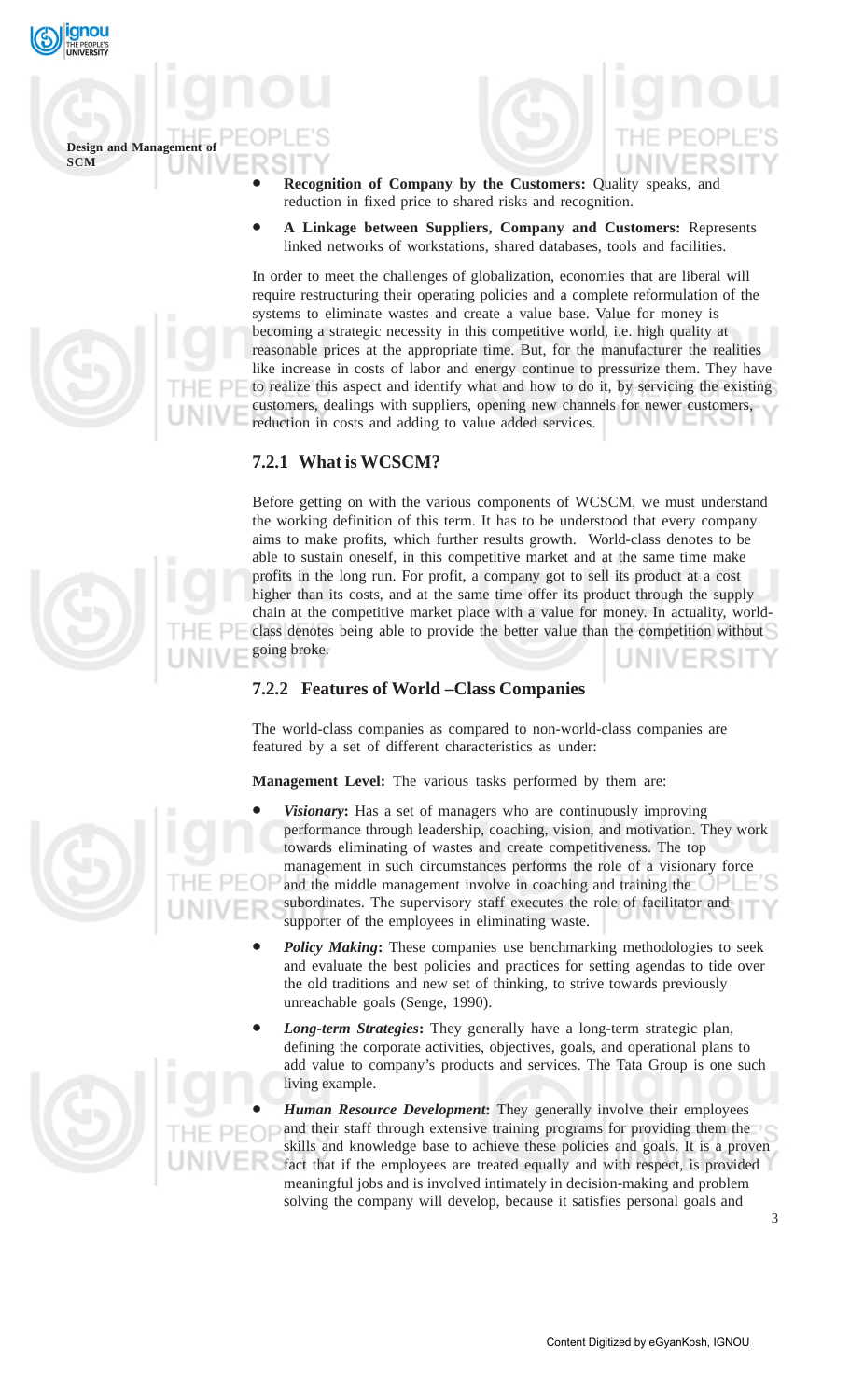**gnou** 



company objectives. Tata group is once again one such example of human resource development. The Sahara Group has of late started to show results.

- *Holistic Approach***:** The management policies and practices are so tuned that it provides a holistic approach, which helps in integrating the objectives and activities of different functional areas. These developments of common corporate goals are necessary for competing successfully. Providing leadership by the top management in an eventuality can obviate losses in certain circumstances.
- *Measurement and Rewards***:** It is recognized that what gets measured and rewarded gets done (Deshmukh & Mohanty 2004). Simple performance related policies are used towards human resource improvement, team efforts and selected key variables necessary for adding value to its product, thereby avoiding short term dictates, evolving from financial controls and dictated standards.

**Quality Control:** They can further be divided as under:

- *Customer Focus***:** These companies establish relationship and linkage with university systems, promoting research and educational activities for longterm competitive advantage. All these activities are aimed at customer focus and service.
- *Customer Oriented Products***:** These companies aim at customer driven strategies for product development and marketing, organizing customer contact, and intellectual commitment for product concepts, performance and specifications. One has to continuously determine the customer requirements and expectations. Hearing the 'voice of the customer' is the key issue. It's customer definition of value that counts for a faster and flexible supply chain.
- *Cross-functional Teams for Product Design***:** These companies use design, manufacturing, marketing & distribution for responding and communicating the needs of the customer throughout the organization, and integrate the cross-functional teams for a better quality product in a faster time frame. Team approach to product development and improvement has allowed many companies to achieve 4 to 6 fold improvements in product reliability, 70-90% reductions in warranty costs, 40-50% reduction in workmanship and 20-40% reductions in product costs. It is a key for becoming world-class manufacturers and the top management can influence this aspect more than anyone else, since It is more of cultural changes than technological.
- *Quality Improvement***:** There is no compromise in quality as far as such companies are concerned. The quality improvement department continuously serves as a support and coordinate functions for quality improvements and excellence all through the organization.
- *Process Control***:** These companies, control the products based on statistics and encourage decision making at operating level using local data sources on key variables for comparisons against customer needs.
- *Innovation***:** These companies are innovators, who constantly experiment to improve existing products and processes, and develop new ones (Deshmukh & Mohanty 2004). Lesser variability and greater capability.
- *Partnership*: Vendor partnership provides a win-win situation as regards quality improvement and new product development efforts. These companies seek outwardly for such partnership like relationship, since suppliers are important to success and crucial too.



# **UNIVERSI**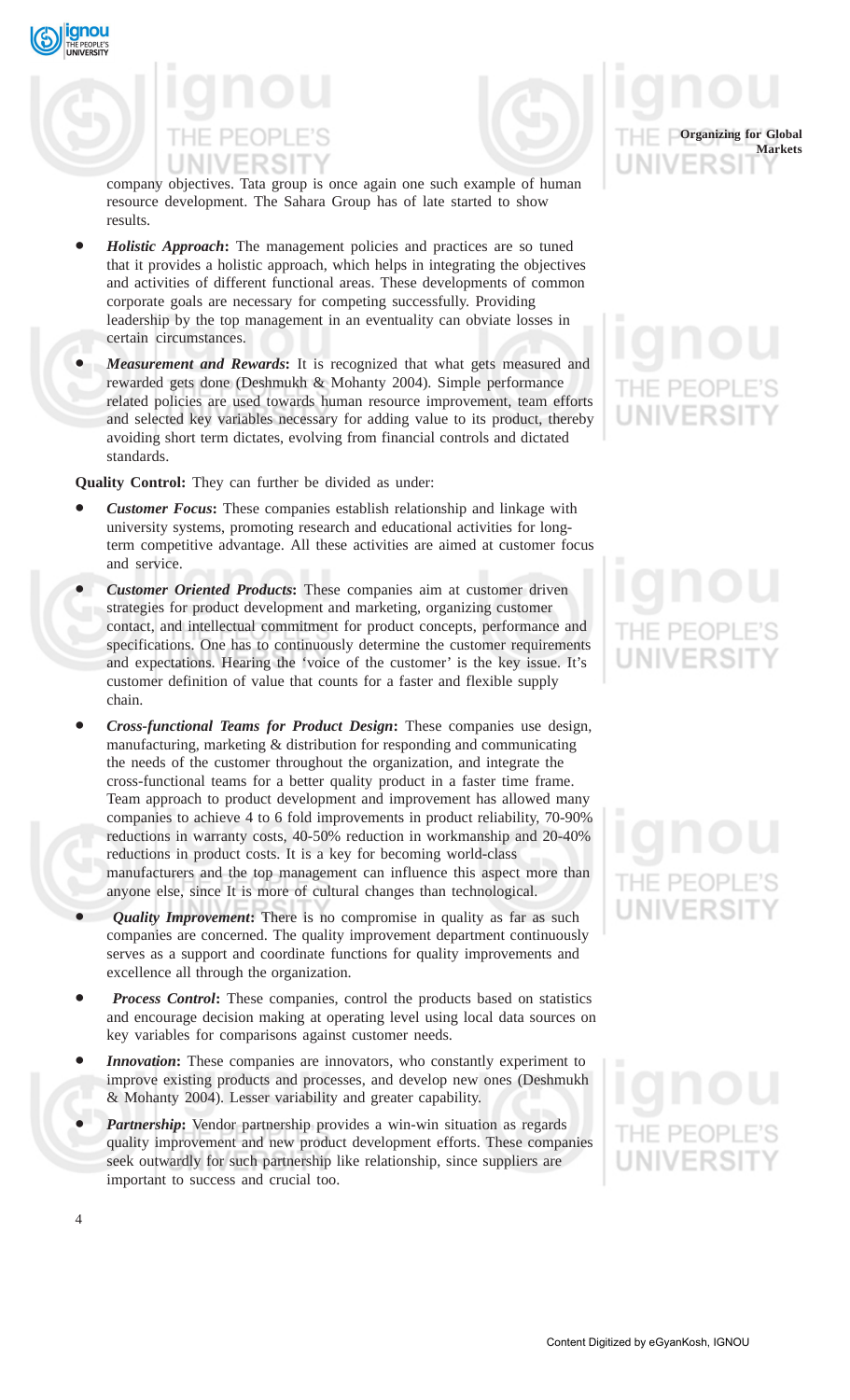

**Design and Management SCM**

**Integrated Operations/Production:** They are further sub-divided as under:

- *Cellular Manufacturing***:** The main focus in standardizing and simplifying their manufacturing operations and related instructions, thereby, reducing complexity, and facilitating the effective use of continuous-flow processing concepts for reducing lead-times, process inventories and materials handling. Continuous flow processing, often implemented through cellular manufacturing, provides quantum leaps. Improvements in manufacturing lead-time from 10-12 weeks, to one to three days are common along with corresponding reductions in work-in-process levels from weeks to days. These companies use multi-disciplined and multi-level work teams to standardize and simplify changeover procedures, thus reducing equipment downtime during job changeovers and allowing production in smaller lot sizes, a key requirement for flexible production.
	- *Demand-based Processing***:** These companies believe that by adopting an enlarged view of manufacturing operations even at the cost of allowing machines to sit idle can provide gains in plant efficiency and quality; whereas, pushing the machines to their optimum usage can yield poor quality products and longer manufacturing lead-time, over and above wear and tear of the machines.
	- *Standardization***:** World-class companies rely on high technology and automation more as complementary tools than as part of the manufacturing strategy, with focus on standardization, simplifying and proving the integrity of the manufacturing process before automating. Automation before standardization creates non-solving problems. It focuses on flexible changes and decisions and avoids making expensive changes and inflexible decisions. Shankar says, principal of USA (understand, simplify and automate) is extensively applied by these companies, in their organization.
- *TPM (Total Productive Maintenance)***:** In these organizations preventive and predictive maintenance are given importance, based on worker involvement so as to minimize occurrence of machine downtime.

# **Technological Advances**.



- *Communication Systems***:** These companies recognize the importance of effective communication skills and strive to establish and maintain simple procedures so as to provide timely and accurate information flow throughout the manufacturing enterprise (Chatterjee 2000). Information is the basic survival of any organization, both directional and feedback oriented. It is the management's responsibility to provide effective, simple and appropriate information to the workforce for better results.
- **Information Technology (IT):** It can be utilized in a big way to the competitive advantage of an organization. Data mining and warehousing and ERP are the technological solutions available today. The main purpose being shortening the lead-time and remove non-value added activities.
- *Human & Technology Interface***:** These companies recognize and acknowledge the interface and importance of humanity and technology. It is the responsible of the top management to do so across the organization. The required resources are so deployed so as to make the interface more and more active. At every stage of technology deployment, the human issues are dealt in a serious manner. All these don't happen automatically, but with the interference of the management's leadership, and application of the policies to strive better to eliminate waste and creating better value for the customer, the end user.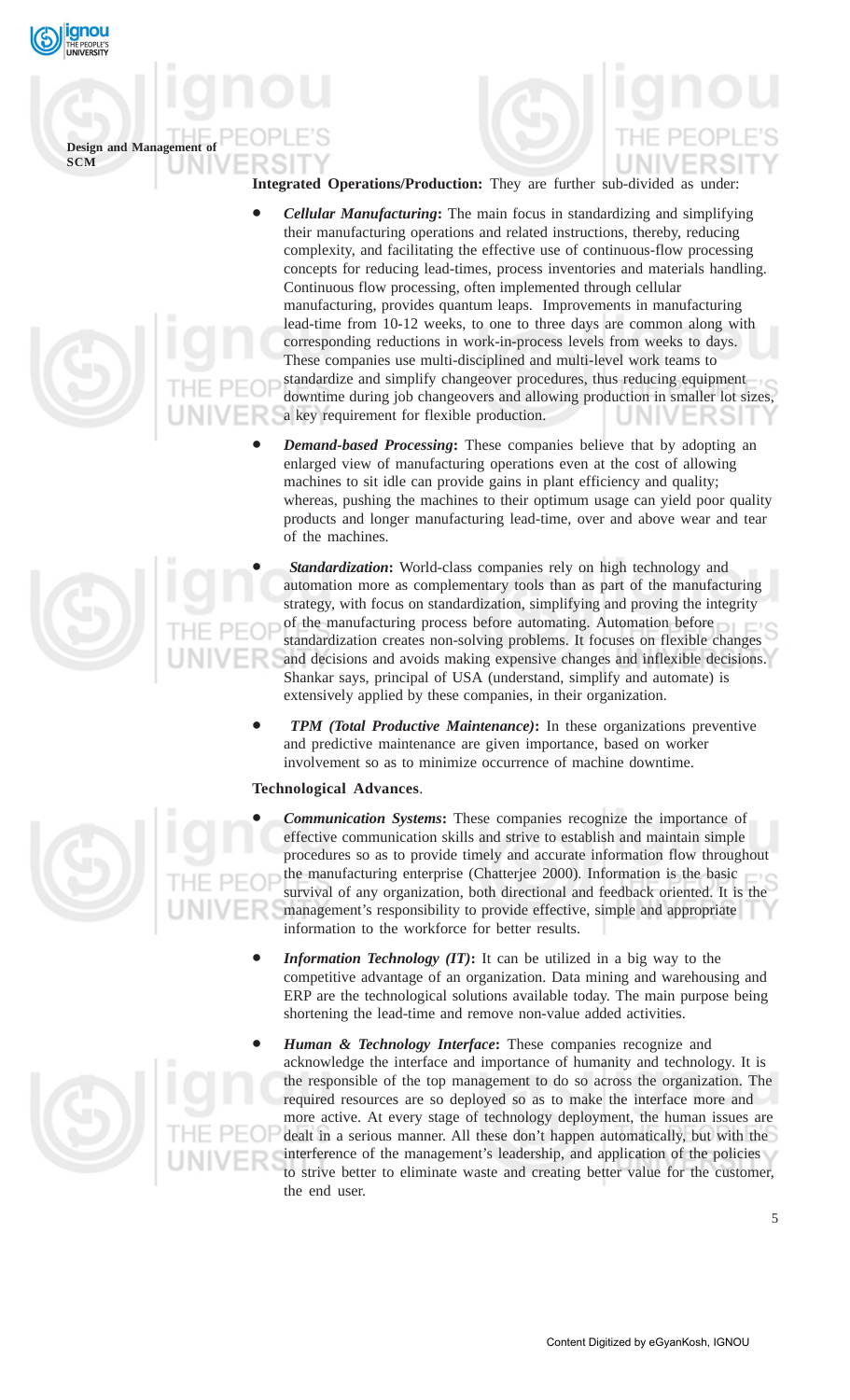

**Fig 7.1.: A Model for Supply Chain Excellence**

### **Activity 1**

Identify the role of management in integration of SCM and its positive implication on the organization through a case study you have encountered.



# **7.3 GLOBALIZATION**

WCSCM is responsible for those actions and values responsible for continuous up gradation and improvement of the development, design & management process of a firm's supply system. The main objective is to, improve the profitability, survival and mere existence of both the supplier and the customer. A world-class supply manager is not departmentally or internally focused, but concentrates in continuously improving the system with an ultimate goal of upgrading the competitive capability of the firm and it's supply chain.

Senior management must always recognize supply management's critical nature and support the required transformation, to see the firm grow to a world-class status. It is indeed necessary in that case to appoint a Chief Supply Officer at the organizational level equated in stature and responsibility like the marketing, engineering and operations. The transformation has to be planned very carefully and executed well with the commitment of the top management and their involvement.4

# **7.3.1 Organizing for Global Markets**

Before going global you got to answer the set of six questions, which needs to be addressed as a candidate of global sourcing:<sup>5</sup>

# **NIVERSI**

 $4$  WCSM, chapter 1 by Burt, Dobler & Starling, pp. 6-7.

 $\frac{5}{6}$  Raul Casillas, "Foreign Sourcing: Is it for you?" Pacific purchaser, November-December 1988, p.9 (Burt & Dobler in WCSM Tata Mc Graw-Hill pp. 361-369.)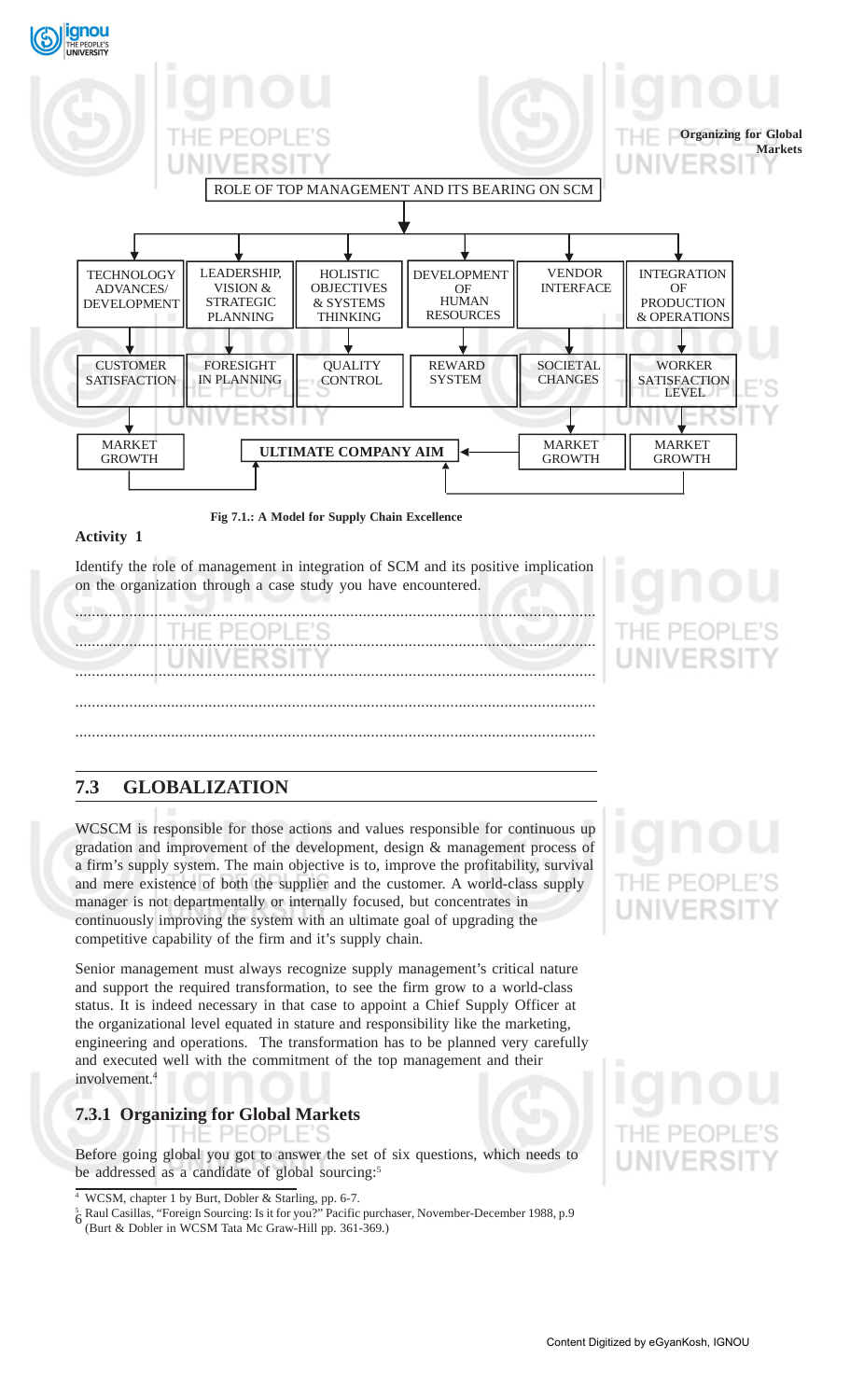



Burt & Dobler in WCSM by Tata Mc Graw-Hill pp. 369-370 (7<sup>th</sup> edition) <sup>7</sup> Robert M. Monczka & Robert J. Trent, Global Sourcing: A development Approach"' International Journal of purchasing and materials Management, Spring 1991, p. 3 (Burt & Dobler in WCSM by Tata Mc Graw-Hill pp. 365-366)

Joseph R Carter, PhD, "The Global Evolution"' Purchasing today, July 1997, p. 33 (Burt & Dobler in WCSM by Tata Mc Graw-Hill p. 365)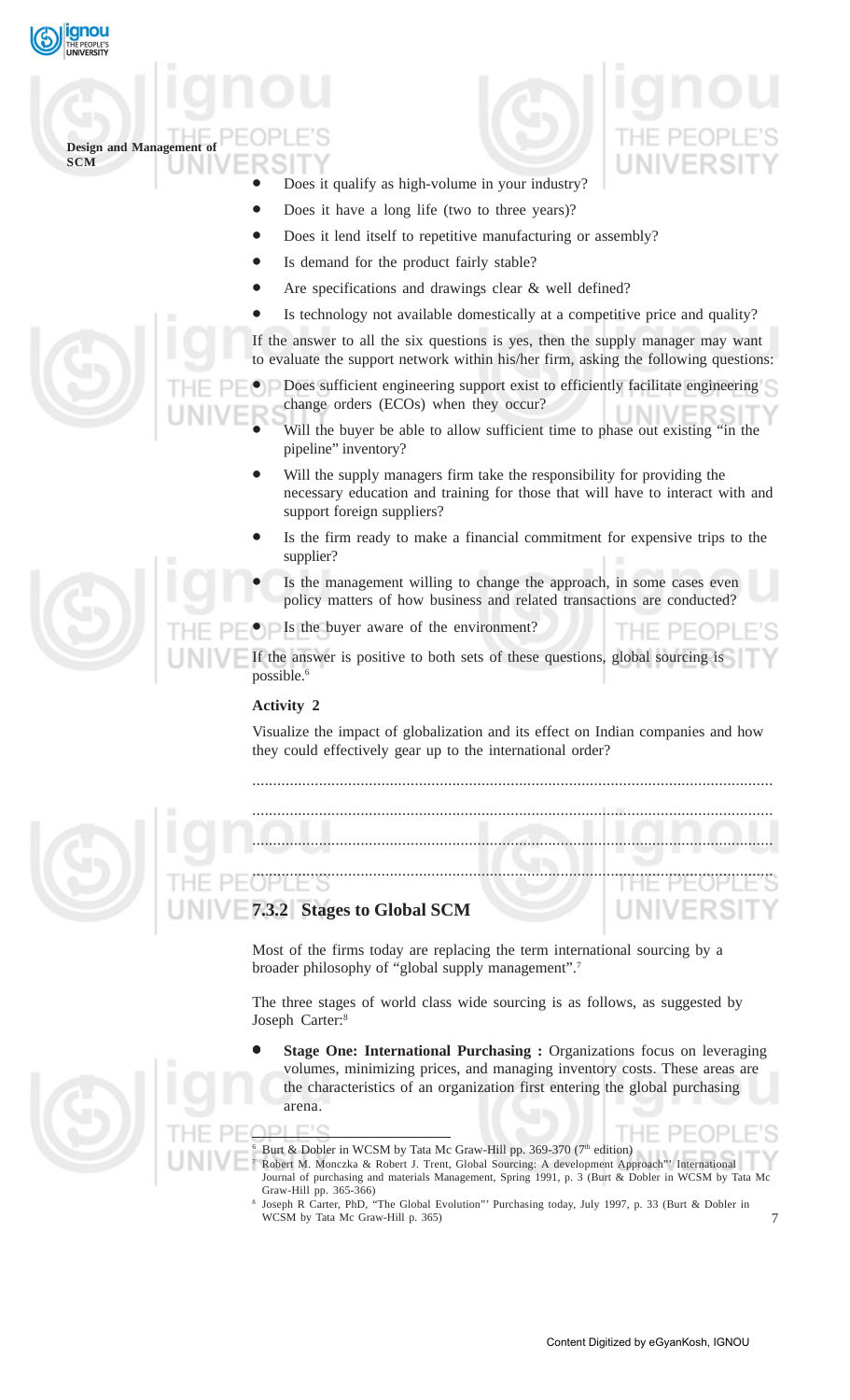



- **Stage Two: Global Sourcing :** Organizations focused on global opportunities will put more emphasis on supplier capability, supporting production strategies, and servicing customer markets. Of those that have sourced offshore for some time, most are at this stage.
- **Stage Three: Global Supply Management :** Organizations optimizes supply networks through effective logistics and capacity management. These organizations have effectively minimized risks in offshore sourcing and have sourced worldwide for technology leadership.

(As enumerated by Burt, Dobler & Starling in their book World Class Supply Management)

Let us now take a look at the reasons for doing *global sourcing***.**

It requires additional efforts as compared to regional/domestic sourcing; but natural, but yields greater profits in the bargain. The biggest criticality or complexity of purchasing goods from foreign countries is the wide variability available in the open market. The difference comes in quality, services and the dependability factor. Quality could be very high in the products of a particular country and unacceptably low or inferior in another. With this in the backdrop let us now see the reasons for purchasing the goods and services from international sources.<sup>9</sup>

- **Superior Quality :** A key reason to global supply management is to obtain the required level of quality. Although this is loosing its significance, yet the managers worldwide are still looking at international sourcing for the critical quality requirements.
- **Better Timed :** Another good reason for global tendering is to meet the schedule requirements. Lead-time between orders and delivery is lesser as compared to domestic sourcing and more reliable too. This aspect has in fact improved considerably over the years and so has the capability of the suppliers in meeting the growing requirements. Once the initial hiccups are stabled many international sources have proved more dependable than those closer home, specifically in meeting the time schedule.
- **Lower Cost :** There are a lot of add on expenditures that are involved during international sourcing compared to domestic ones. Communications, transportations, duties and investigation of potential supplier's add to these expenses, however, cost of material being cheaper compensates these expenses. Yet, it's very seldom that a company's total cost of material through global sourcing could be lowered.
- **Advanced Technology :** Globally this is more advanced as compared to domestic products and materials. Advantage will always be of the manufacturer who can identify the right source of the technologically superior material in order to maintain a monopoly in business. An entrepreneur who fails to identify this will loose out on the product competition too soon.
- Larger Supply Base : International sourcing increases the number of possible suppliers resulting in a choice among many. Competitiveness will enhance the chances for the firm to get the best deal keeping in mind reliability and low cost options. Broadening the supply base doesn't increase the quantity of suppliers but increases the options of finding better suppliers, so as to enable the purchaser firm to reduce the number of contracted suppliers and pursue collaborative or alliance relationship at the appropriate time.

 $8^{\circ}$  "World Class Supply Management," Burt, Dobler & Starling Tata Mc Graw-Hill pp. 366-367, 7<sup>th</sup> edition.



**Organizing for Global**

**Markets**

NIVERSI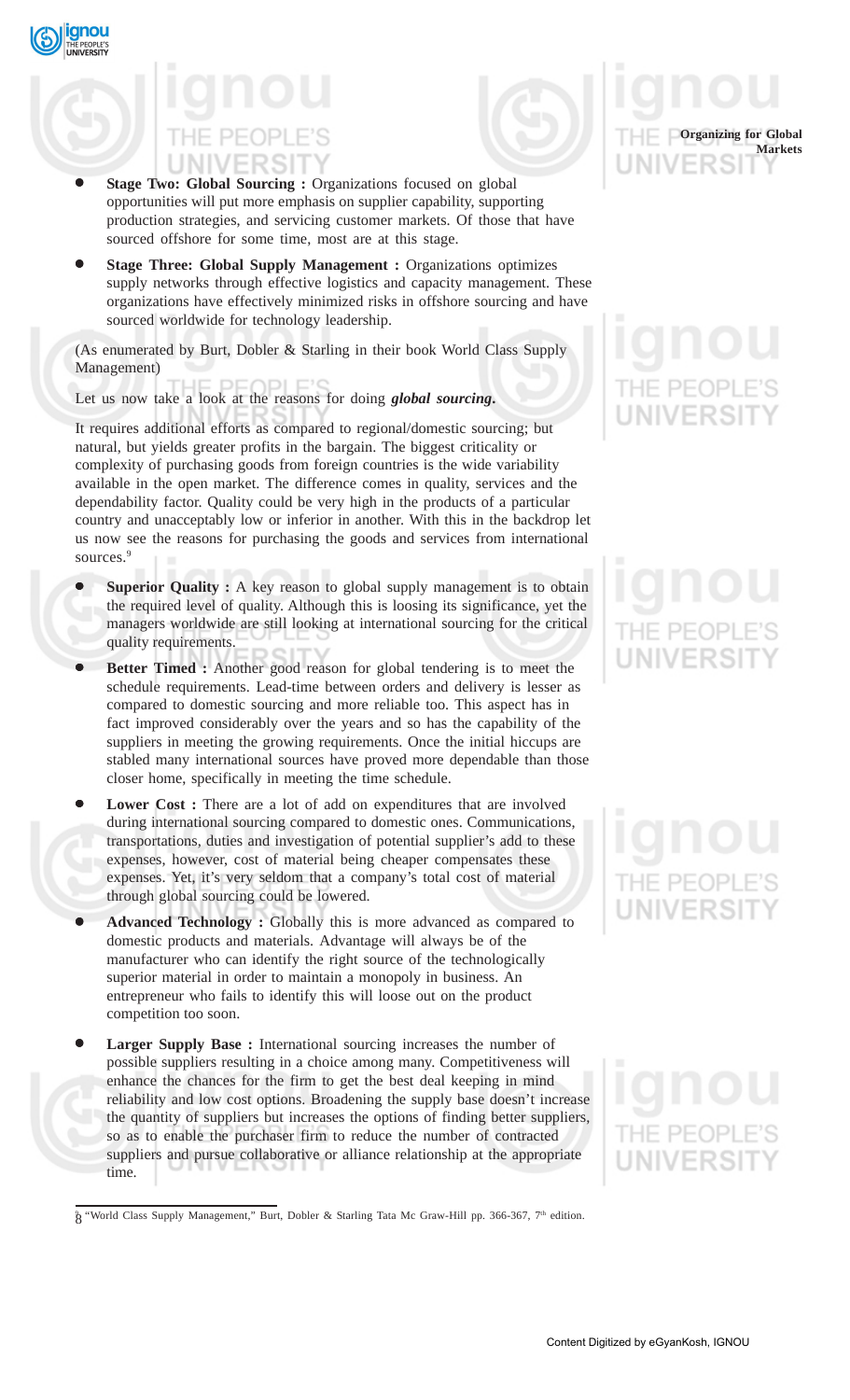

**SCM**

# Larger Customer Base : Global sourcing can create opportunities to sell in countries where the buyer's suppliers are based. With minimal trade restrictions sales opportunities could arise just out of interaction itself. Yet, some countries have arrangements like barter, offsets or counter trade, wherein there are tremendous trade restrictions. Here the international suppliers/non-domestic suppliers are required to procure materials in the buying country as part of sales transactions. This kind of tying makes both marketing and supply management far more challenging than when pure money transactions are involved. Such an arrangement of competing and selling in many countries makes it a necessity to **Design and Management of**

enter into some kind of agreement to purchase items from that particular country, Fig 7.2 (a).



There are however certain criticalities in going global too, it's not so easy as it seems and one has to keep this at the backdrop before setting out, fig 7.2.2(b).

- **Cultural Aspects :** These are mostly in relation to beliefs and superstitions that are generally prevailing in Asian and African countries. These are real issues and shouldn't be ignored.10 These are generally due to the versatile regions available across the globe; every region has its belief and faith that revolve around their day-to-day dealings.
- **Longer Timeframe :** Longer lead-time in shipping of material and services from international sourcing creates a major problem. Generally through sea, which are prone to storm damage. Hence, there is a requirement to tap the aerial route; a much costlier option although.
- **Inventory Increase :** There could be an increase in inventory in such conditions, and this can never be determined. Therefore to obviate such criticalities inventory-carrying cost must be added to purchase price, the freight costs, and administrative cost to determine the actual cost of buying from global resources.<sup>11</sup>
- **Inferior Quality :** As mentioned earlier, global sourcing is generally resorted to due to high level of quality control, however, there are chances that there is a risk of production outside the control of the domestic firm, resulting in "off-spec" incoming material. Like for example, the United States is the only major non-metric country in a metric world, which frequently leads to manufacturing tolerance problems for buyers of US products and vice versa.<sup>12</sup>
- **Labor Problems :** This is a growing problems world over, mainly in the third world countries. This would entail stringent measures to be adopted by these countries to improve the labor laws to tide over this menace.
- 10 Chapter Strategic Sourcing: WCSM by Burt & Dobler Tata Mc Graw-Hill, pp. 368-369.
- <sup>11</sup> 'Additional Inventory' paragraph 3 of Potential Problems, WCSM, and p. 368.
- <sup>12</sup> "Lower Quality", paragraph 4 of Potential Problems, WCSM, p. 368.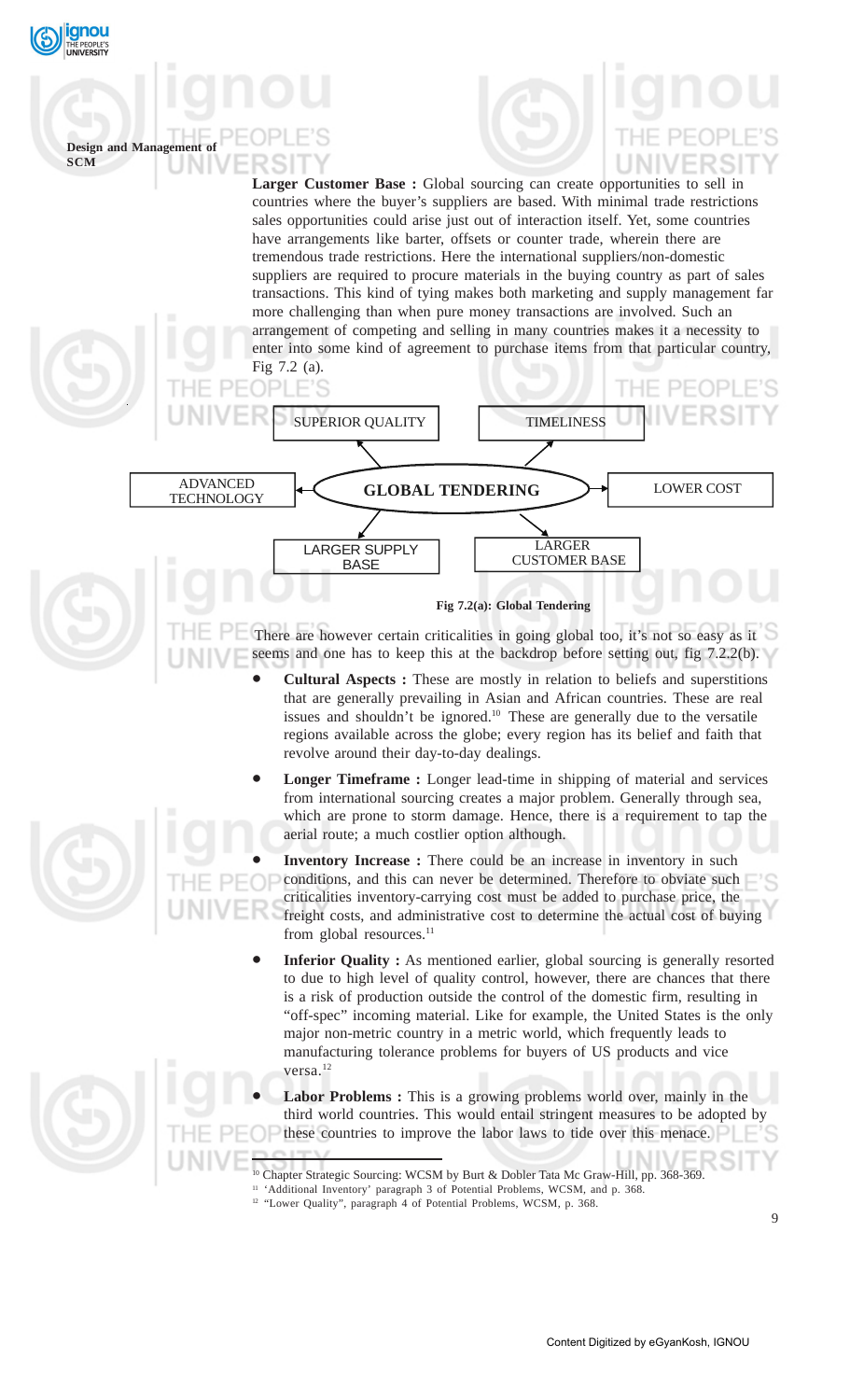# **Cost Factor :** There are a considerable amount of add on costs due to the communication factor, translators cost, and distances involved. These increase the cost of doing business. Moreover, inadequate logistical support complicates communication and product distribution in the long run.

- **High Opacity :** Bankers, investors and supply managers involved in global activities have been aware that the risk of conducting business varies from country to country. Recently, a risk factor called the "opacity index" has been developed to address the risk costs associated with conducting business in a specific country.13 It addresses the following areas:
	- Corruption at bureaucratic levels.
	- Contract & property right laws.
	- Economic policies.
	- Accounting standards.
	- Business regulations.

**gnou** 



**Fig 7.2.2 (b): Criticalities in going Global**

China for example has a higher opacity in comparison to USA. US have fewer hurdles of types mentioned above and very less corruption.

# **7.3.3 Supply Channels**

After having decided to go global the next step is to infer the supply channels that are to be used. Direct procurement is the easiest and lowest cost option to procure goods globally. It entails dealing with all the associates in procurement by the buying firm along with the facilities. However, limited resources in supply management may make direct procurement infeasible more often than not. Therefore, intermediaries will play a key role in streamlining the efforts of procurement through international sources, in fact, the simplest way to procure globally.<sup>14</sup>

Though sourcing through the intermediaries is costly option, yet, in most of the cases it avoids many unforeseen problems. The supply manager venturing into global sourcing is advised to solicit the advice of the contemporaries from the local supply management association. Certain, typical intermediaries are as mentioned below:<sup>15</sup> וסר

<sup>13</sup> "The Opacity Index: Launching a new measure of the effects of opacity on the cost and availability of capital in countries World-wside (Executive Summary)", Price Waterhouse Coopers, London, January 2001, pp. 1-3. http://www.opacityindex.com/. Burt, Dobler & Starling in WCSM, Tata Mc Graw-Hill, p. 369. <sup>14</sup> 'Supply Channels' Strategic sourcing in WCSM by Burt, p. 370.

<sup>15</sup> N. A. DiOrio, "International Procurement", Guide to Purchasing 1987, p. 7, & Strategic Sourcing WCSM,  $10_{\text{FMH}}$  np. 370-371 TMH, pp. 370-371.



**Organizing for Global**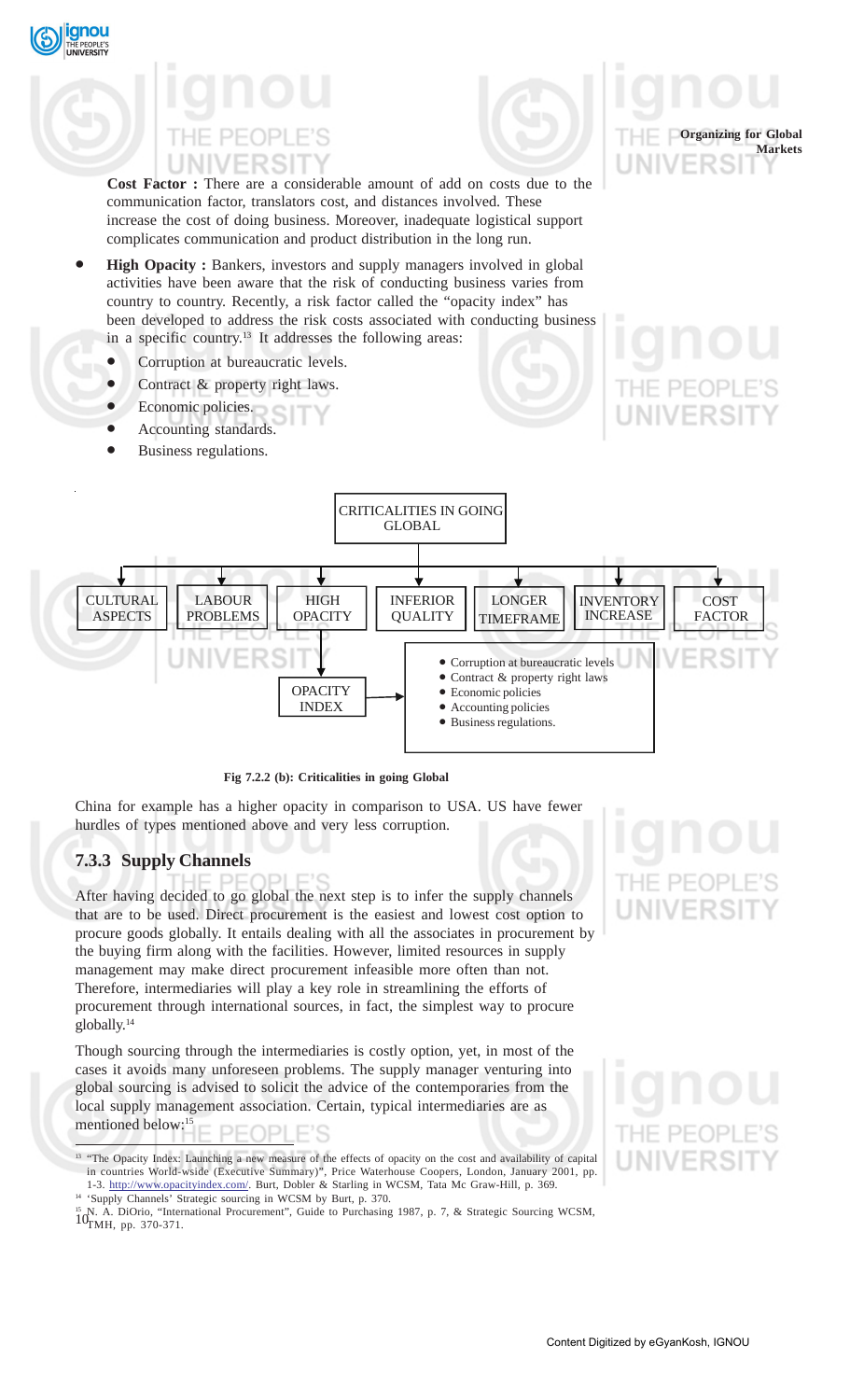

**Design and Management SCM**



- **Import Merchants:** They buy the goods for their own account and sell through their own outlets. They including all intermediary activities carry out all the risks of clearing.
- **Commission Houses:** They generally act for exports abroad, like selling in USA & receiving commission ex foreign exporters. Bills are generally never billed to them, though they handle all clearing of shipping and customs.
- Agents: These are representatives or firm that carry out the selling. They handle all the clearing and handling of material but hold no financial responsibility of the principal. They receive their commission from the seller and hence their primary interest is the exporter.
- Brokers: Just like the marriage brokers, they mediate between the buyer & the seller from different nations. They receive the commission from both the buyer & the seller, but are not involved in clearance/shipment of the material. They often do act as special purchasing agent against commission, for predesignated material. They don't have any fiscal responsibility of the seller, just like the import brokers.

• **Subsidiaries:** They are established by MNCs in countries where a physical presence is required to improve competitive capability and/or meet host government restrictions. Akin to most of the publishing houses that carry out reprint of the popular titles worldwide from established publishing house and also act as their subsidiary in India. Hitachi America is also such an example that was created primarily to look after the interest of North American market. Subsidiaries can increase sales and lower employment costs by the principal of sons of the soil concept. They slowly develop the host managers over a period of time and train them according to their requirements. Most of the MNCs in India are following this principle, like Citibank, HSBC and Alcatel. These subsidiaries offer to set prices in the local currency and deliver material to buyers with all duties paid. However, at times they could block flow of technical information since they are remote from manufacturing and marketing decision.

The above are the intermediaries for global trade and an organization interested in going global should perforce follow the proper channel, lest you fall prey to the upheavals of the host country. Various offices like the IPO (international procurement offices) are set worldwide to tide over these intricacies. These offices facilitate business transactions and interactions in the foreign country and surrounding areas.

# **7.4 INTERNATIONAL LOGISTICS**

'Logistics management includes the design and administration of systems to control the flow of material, work in progress and finished inventory to support business unit strategy', (Krishnaveni Muthiah 2003). Logistics is a strategic resource and its importance has to be understood by one and all (the functional members in the supply chain). But, in order to achieve this strategic influence, a good amount of competency has to be achieved and a well-defined logistical mission and objective has to be committed to, by everyone in the firm, especially by the top management.







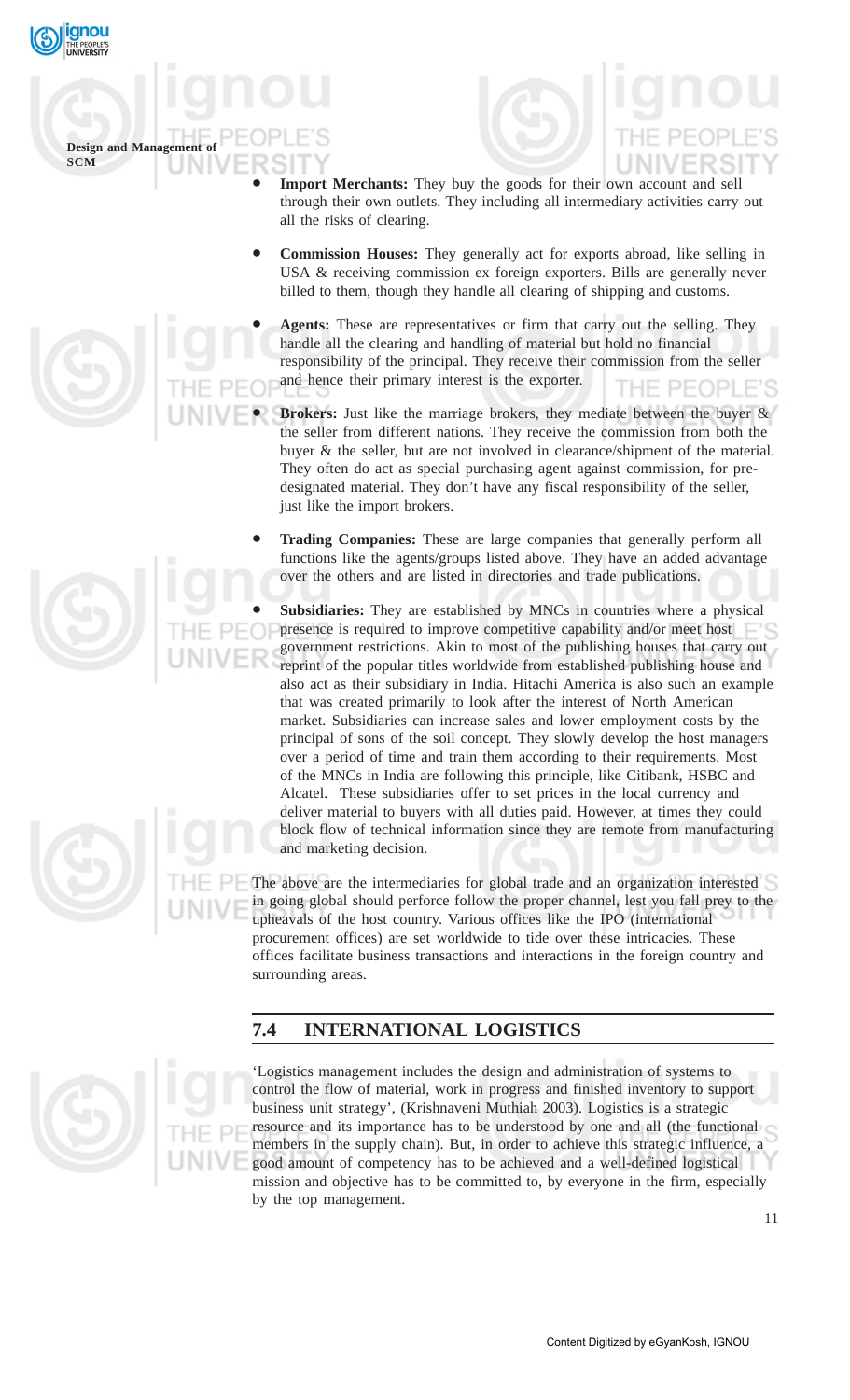



As brought out earlier in unit 4, international logistics can be well comprehended with this figure, the triangle that is formed in the supply chain management (SCM), fig 7.3 (a).



### **Fig. 7.3 (a) World class supply chain management**

## **The Three Critical Components of WCSCM are:**

- World class Supply management
- World class Demand management
- World class Logistics management

As discussed earlier, the logistics professionals play a vital role in shaping the success of WCSCM as regards management of transportation, storage and warehousing is concerned. We sometimes do tend to ignore the role of logistics, but the supply and demand chain cannot be met without the integrated and closeknit support of the logistics.

International Logistics management deals with receiving, handling, movement, storage and delivery of material, services and finished product in a WCSCM system, at a global level. Logistics is required both at the beginning and at the end of it, Fig7.3 (b).



**Fig. 7.3(b): International Logistics management**

**Organizing for Global**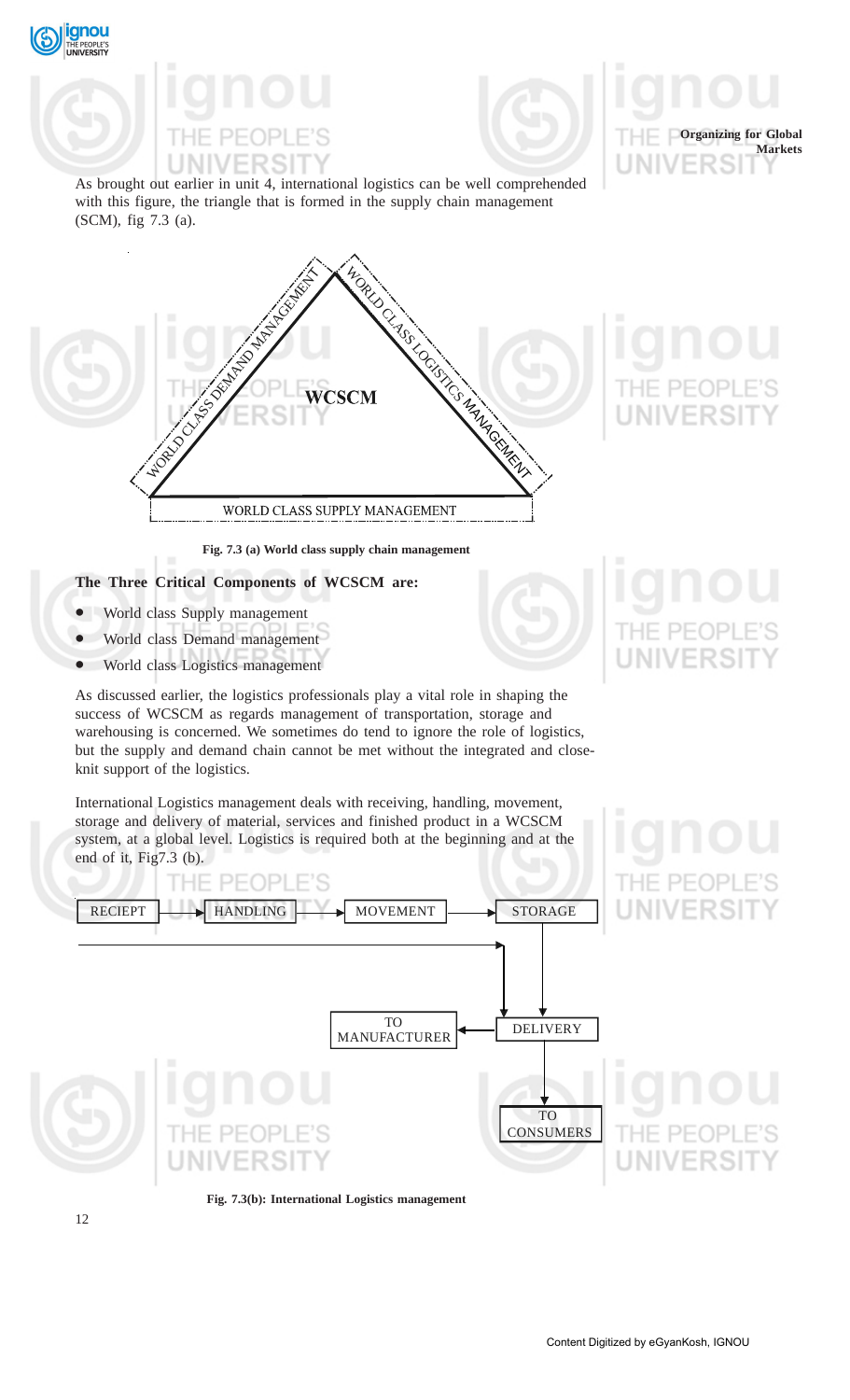

# **Design and Management of SCM**

As Coyle puts it, " logistics is the part of supply chain process that plans, implements and controls the efficient, effective flow & storage of goods, services and related information from point of origin to point of consumption for the purpose of conforming to consumer requirements". Logistics include the following role, Fig 7.3 (c).



**Fig. 7.3 (C): Role of Logistics**

An effective SCM system will never be possible without the integration of logistics, since logistics is the foundation of SCM discipline and is responsible for its activities. Needless to mention here is that the transportation cost is the heaviest in the entire chain, and even more than product selling prices. Therefore, in order to maximize customer satisfaction and meeting firm's goal it is mandatory to ensure that effective storage facilities for goods and services are in place.

# **7.4.1 Integrating Logistics**

Logistics planning has to be integrated with material and capacity planning in order to achieve maximum and optimum level of satisfaction. The needs and requirements of our customers is variable and never a constant factor. Therefore, in order to serve them better and be profitable you got to tailor your logistics and ensure it to be more dynamic with passing time. The emphasis should be on reduction of cycle time and elimination of waste in order to increase customer satisfaction. You have to understand that movement of goods, warehousing of materials and delivery is time consuming and at times requires precision synchronization at all levels i.e. from supplier to manufacturer and from manufacturer to consumer (unit 4). But things at the international level are much complicated. The coordination aspects required are tremendous and detailed planning is required before execution of the logistics movement.

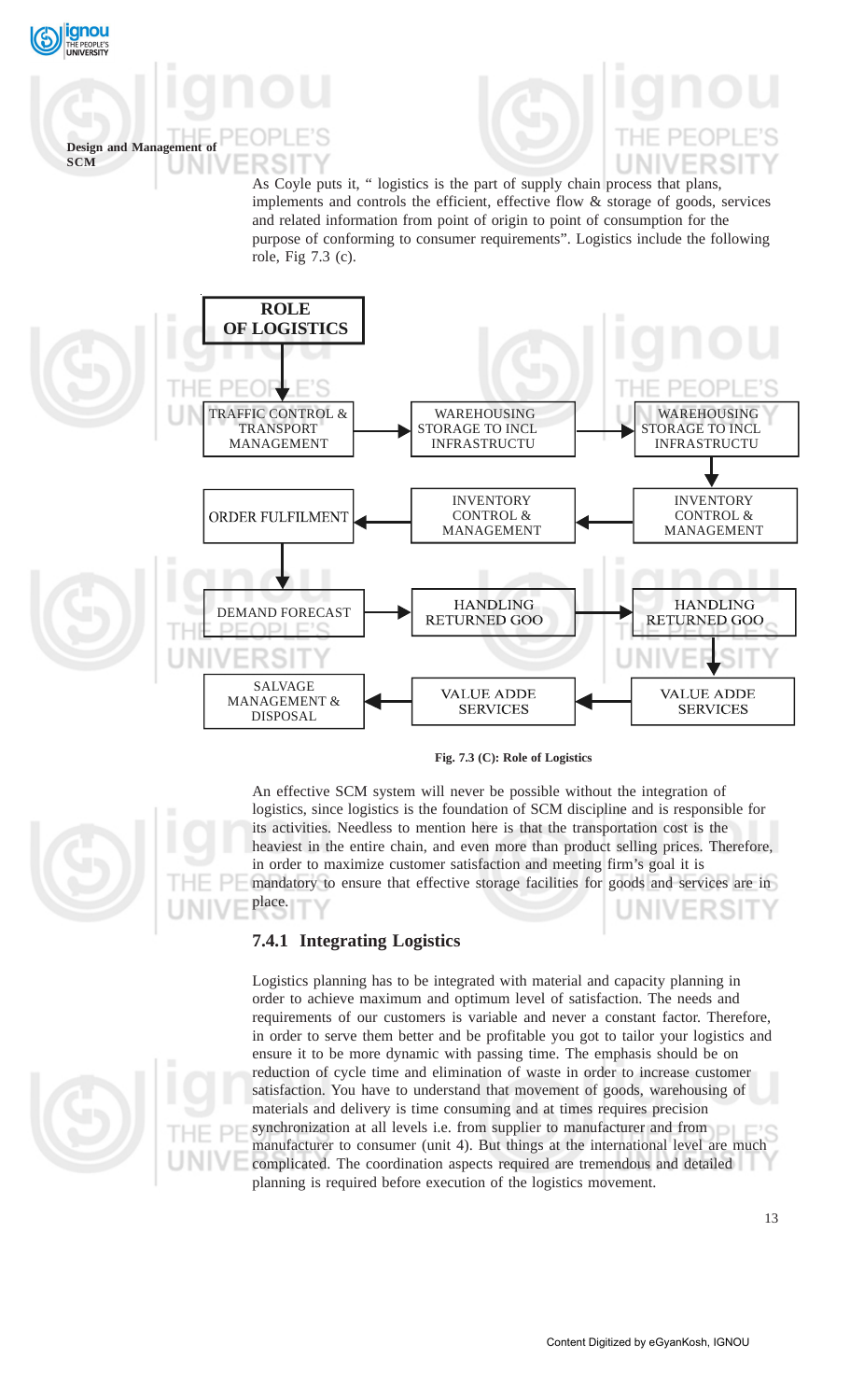gnou



# **7.4.2 World Class Logistics Management (WCLM)**

The third side of WCSCM triangle, is the WCLM include the following:

- *Value-added Activity***:** WCLM 'tailors' products to the consumers/customers needs and requirements. Logistics characteristics for each type of customer are incorporated into each product's specifications. Product testing prior to delivery, packaging for unique storage related to the type of product being shipped, specialized marking and labels, and tracking of products through the supply chain are some of the events involved in WCLM. These are the value added activities that take place and are enhanced as per the customer requirements.
- *Real Time Trace Ability of Materials and Product***:** WCLM organizations employ paperless inventory status and movement in real time, through out the supply chain.
- *Enhanced Logistics Competency***:** Logistic competencies of the supply chain members are continuously being gauged by survey and related activities. Effort is on to reduce waste and continuous improvement in all spheres. Focus is generally 'outward' towards extended enterprise.
- *Collaborative Cross-functional Teams:* (as discussed earlier in same unit): They involve both the customers and the suppliers and integrate their respective functions under one head. Actually, more often than not the changing pace of market and technological advances mandate the requirement of a team based effort and a collaborative approach to logistics planning and execution.

Each of the functional areas in SCM is important to each other and together they serve an important role in achieving WCSCM. The professionals in logistics, finance, marketing, accounting, engineering, IT, and other functional areas are never geared adequately both in skills and know how to manage the interrelationship based on which the successful supply chains are built. The integration of these functional areas is what separates the excellent from the lesser ones.

It is quite unfortunate that supply management and logistics don't collaborate the way it should in many companies, and hence, effort should be there to collaborate these functional areas and integrate them to perform better. This would not only gather efficiency but at the same time will eliminate wastes in a big way.

# **7.5 SUMMARY**

Moving towards a global market requires detailed planning, foresight, flexibility and integration. In order to achieve excellence and a competitive advantage in the global market the companies have to continuously modify their strategies in order to remain embedded in the international markets since, the competition level is much more. Foundation of a company will also play a leading role in establishing itself globally. A well-conceived and accepted strategic plan is to be evolved which has to be far-sighted and look after the long-term aspects of the company, and not be myopic in nature.

achieving excellence. A sound strategic plan, however, makes the ultimate difference in the amount of gains achieved in quality, quantity, productivity, cost reduction and manufacturing flexibility, the key components of value, which determine competitive advantage and profitability. Actually, establishing the strategic plan is the first step towards

**Organizing for Global**